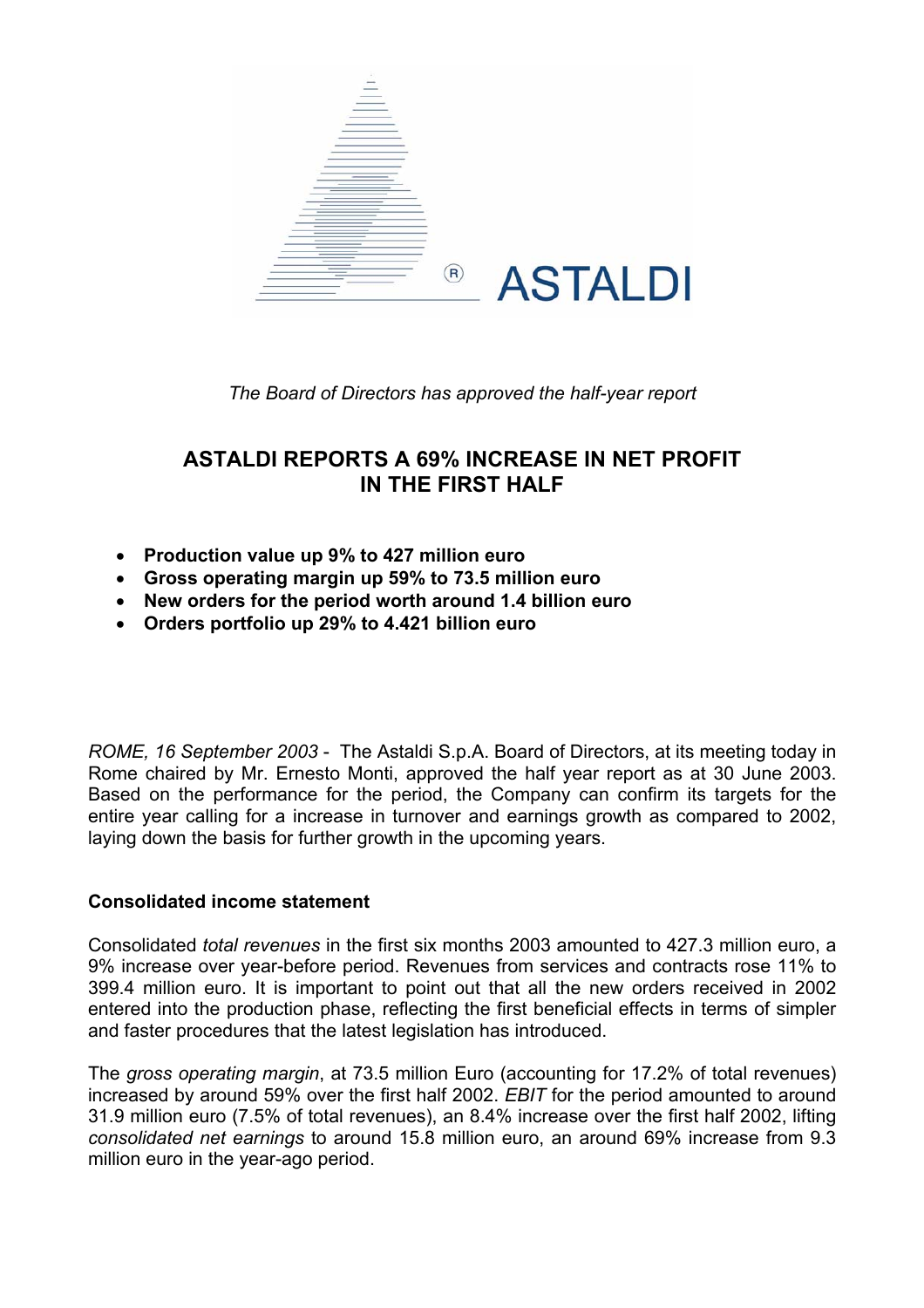The *net financial position* as at 30 June 2003 showed total indebtedness of around 160 million euro, setting the debt/equity ratio at 72%, quite a low level for the industry and which includes project-financing loans whose repayment is backed by future cash flows generated from the management operation of the projects.

### **Orders portfolio and significant events**

In the first half 2003 the Company received new orders worth a total of 1,381 million euro, lifting the total Group's orders portfolio value to 4,421 million euro as at 30 July 2003, a significant increase since the beginning of the year.

During the January-June period, the consortium Iricav Due – in which Astaldi has a controlling stake of around 33% - gained a favorable outcome to the dispute with TAV concerning the construction of the Verona-Padova section of the high-speed line connecting Verona and Venice. Astaldi's share amounts to around 868 million euro.

In addition, the Venezuelan government finalized a 70 million euro loan for the second stage of the Puerto Cabello-La Encrucijada railway. The entire contract calls for a further amount of around 270 million euro.

Finally, an order was provisionally awarded for the construction of the high-speed railway station at Bologna Centrale worth around 300 million euro. This order, which will be included in the orders portfolio as of the third quarter when its awarding becomes definitive, is forecast to begin works towards the first half of 2004 and will last about 4 years and a half.

*For further details:* 

*ASTALDI Alessandra Onorati Area Relazioni Esterne e Investor Relations Tel. +39 06 417 66 389* 

*PMS Giancarlo Frè Torelli Andrea Lijoi Livia Dall'Oglio Tel. +39 06 48 90 5000* 

ENCLOSURES FOLLOW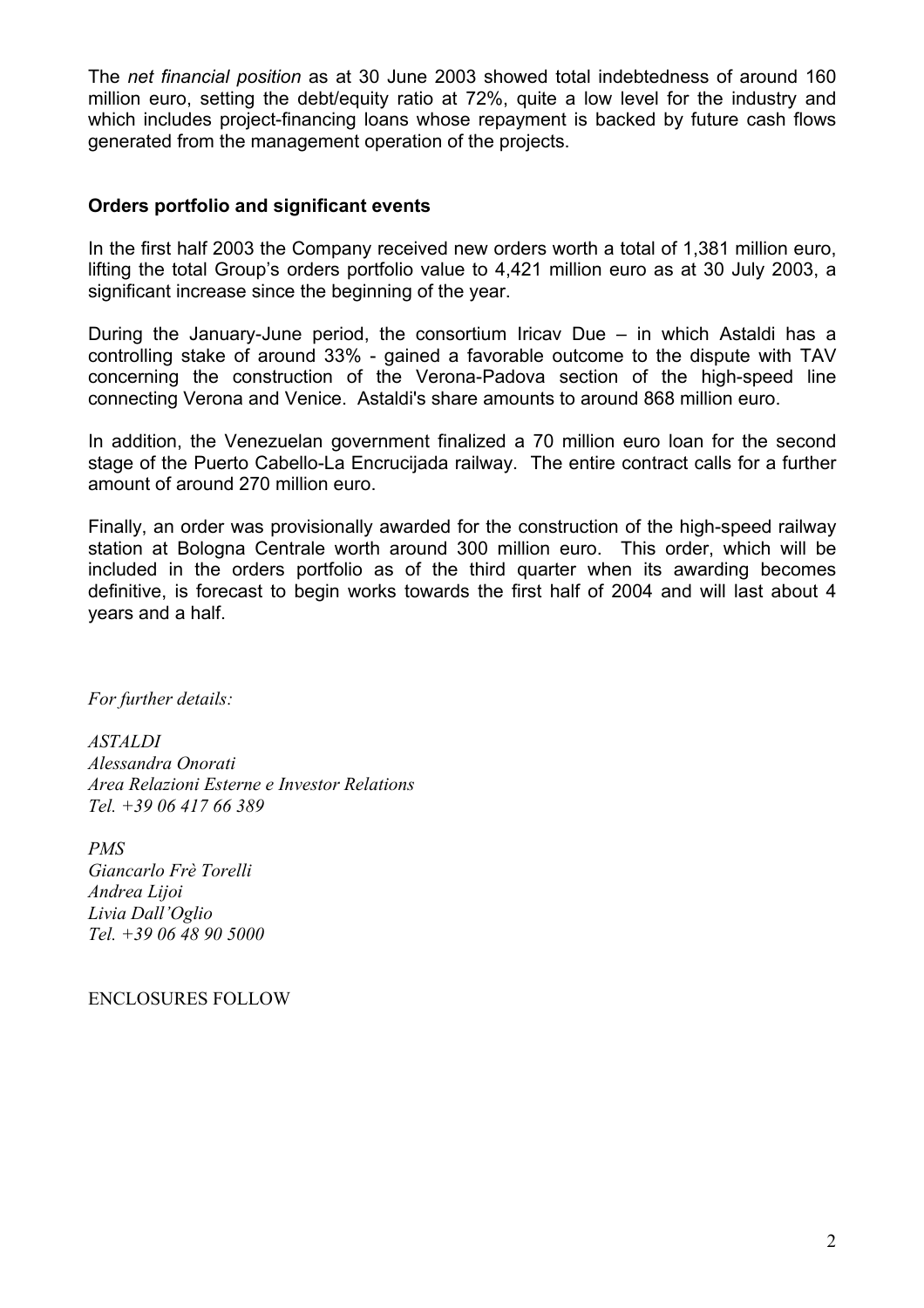#### **RECLASSIFIED CONSOLIDATED INCOME STATEMENT**

| Euro/000                                         | 1 <sup>st</sup> Half | %      | 1 <sup>st</sup> Half | %      | YoY        |
|--------------------------------------------------|----------------------|--------|----------------------|--------|------------|
|                                                  | 2003                 |        | 2002                 |        |            |
| Revenues from services and<br>contracts          | 399,400              | 93.5   | 360,174              | 91.7   | 10.9%      |
| Other revenues and proceeds                      | 27,899               | 6.5    | 32,747               | 8.3    | $(14.8\%)$ |
| <b>Total revenues</b>                            | 427,299              | 100.0  | 392,921              | 100.0  | 8.7%       |
| Production costs                                 | (294, 570)           | (68.9) | (298, 529)           | (76.0) | $(1.3\%)$  |
| <b>Added value</b>                               | 132,729              | 31.1   | 94,392               | 24.0   | 40.6%      |
| Payroll expenses                                 | (59, 193)            | (13.9) | (48, 104)            | (12.2) | 23.1%      |
| <b>Gross operating margin</b>                    | 73,536               | 17.2   | 46,288               | 11.8   | 58.9%      |
| Other operating expenses                         | (8,067)              | (1.9)  | (6, 813)             | (1.7)  | 18.4%      |
| <b>EBITDA</b>                                    | 65,469               | 15.3   | 39,475               | 10.0   | 65.8%      |
| Depreciation and amortization                    | (25, 652)            | (6.0)  | (10, 443)            | (2.7)  | 145.6%     |
| Provisions and write-downs                       | (19,780)             | (4.6)  | (18, 636)            | (4.7)  | 6.1%       |
| Use of risk reserve                              | 11,832               | 2.8    | 19,003               | 4.8    | (37.7%)    |
| <b>EBIT</b>                                      | 31,869               | 7.5    | 29,399               | 7.5    | 8.4%       |
| Net financial income (charges)                   | (11, 377)            | (2.7)  | (11, 881)            | (3.0)  | $(4.2\%)$  |
| Write-ups (write-downs) on equity<br>investments | (1, 491)             | (0.3)  | (1,568)              | (0.4)  | $(4.9\%)$  |
| Extraordinary gains (charges)                    | (1,807)              | (0.4)  | (1,968)              | (0.5)  | $(8.2\%)$  |
| Income before taxes                              | 17,194               | 4.0    | 13,982               | 3.6    | 23.0%      |
| Income taxes                                     | (2, 274)             | (0.5)  | (5,034)              | (1.3)  | $(54.8\%)$ |
| Prepaid taxes                                    | 490                  | 0.1    | 0                    | 0.0    | n. m.      |
| Net income for the period                        | 15,410               | 3.6    | 8,948                | 2.3    | 72.2%      |
| Minority interest                                | 352                  | 0.1    | 368                  | 0.1    | $(4.3\%)$  |
| <b>Consolidated net earnings</b>                 | 15,762               | 3.7    | 9,316                | 2.4    | 69.2%      |